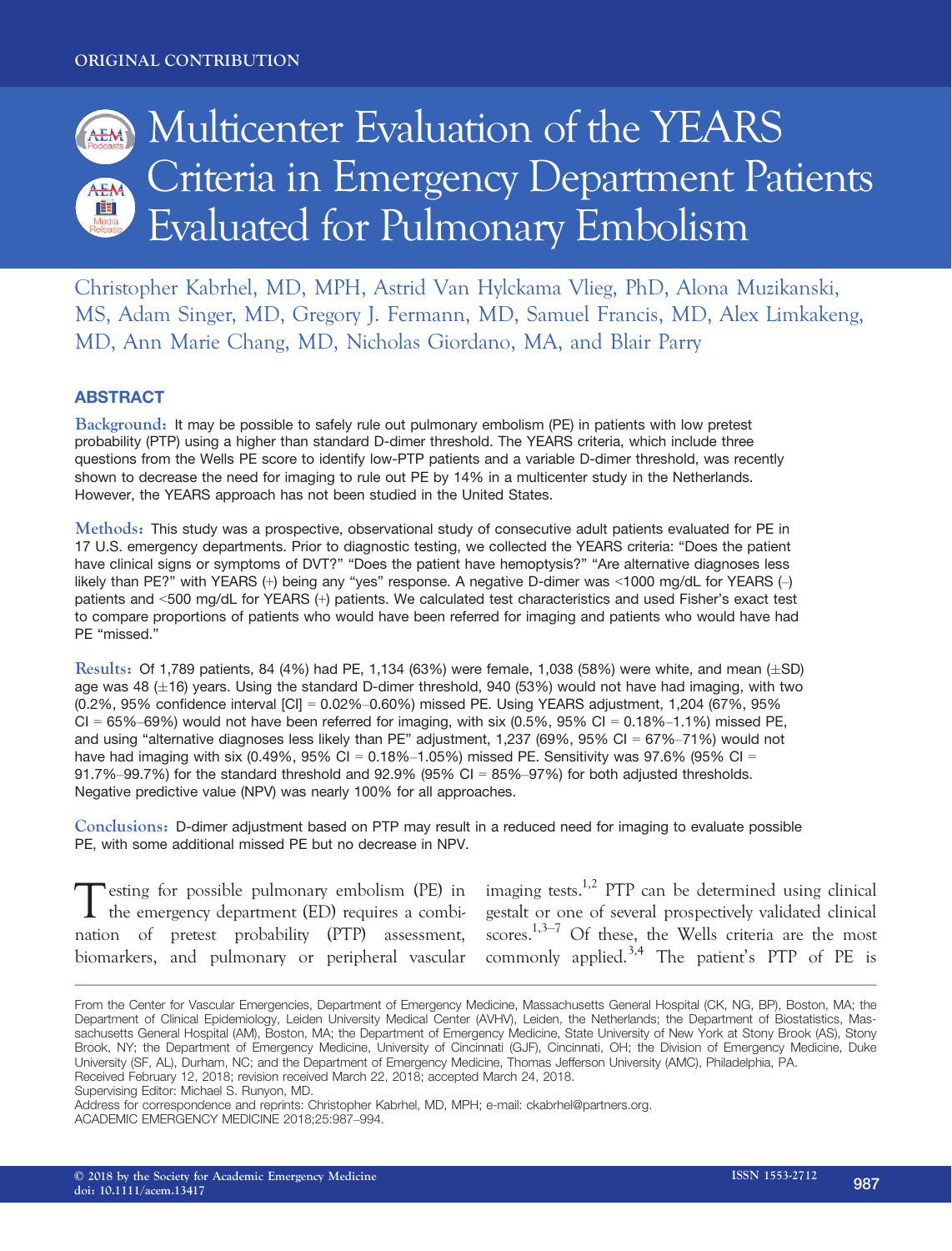commonly used to determine whether D-dimer testing is appropriate (i.e., in low or intermediate PTP patients).

Pretest probability can also be used to determine the threshold that defines a positive D-dimer result. Naturally, increasing the positivity threshold decreases the sensitivity of the D-dimer test. However, patients with a low PTP have a very low prevalence of PE (about  $3\%$  in the United States), $8$  and the sensitivity of most commercially available D-dimer tests is >95% when the standard 500 mg/dL threshold is used.<sup>1,2</sup> Given this, Bayesian analysis suggests that using a higher positivity threshold to rule out PE in low PTP patients should be safe, with no resulting decrease in negative predictive value (NPV).<sup>9,10</sup> Previous research supports this approach and has demonstrated that varying the positivity threshold based on PTP has the potential to reduce the number of imaging studies required by as many as 55 imaging tests per every PE missed. $11,12$ 

Recently, investigators from across the Netherlands evaluated the YEARS criteria in a multicenter study.<sup>13</sup> The YEARS criteria include three items from the Wells PE score: 1) clinical signs or symptoms of DVT, 2) hemoptysis, and 3) alternative diagnoses are less likely than PE. Patients with no YEARS criteria were defined as having low PTP of PE and selected for Ddimer testing using a positivity threshold of 1,000 mg/ dL. Patients with one or more YEARS criteria underwent D-dimer testing using the standard 500 mg/dL threshold. The use of the YEARS criteria and a PTP adjusted D-dimer was associated with a 14% reduction in imaging, but was not associated with an increase in missed clinically significant PE. Whether these results would translate to an independent population is not known.

We therefore undertook an investigation of the YEARS criteria in an independent population. We hypothesized that using a positivity threshold of 1,000 mg/dL in patients with no YEARS criteria would result in a reduction of unnecessary imaging with no increase in missed PE compared to the current standard of care (i.e., low or intermediate PTP [Wells PE score  $\leq 6$ ] and D-dimer  $\leq 500$  mg/ dL). We also hypothesized that similar outcomes could be achieved by using a single question from the Wells PE score: "Are alternative diagnoses less likely than PE?" to determine which D-dimer threshold to use.

# METHODS IN 1992

We performed a prospective, follow-up study of consecutive ED patients with suspected PE in 15 EDs in the United States from February 2014 to April 2015. All enrolling centers had access to objective testing for PE in the ED including D-dimer and imaging studies (e.g., computed tomography pulmonary angiography [CTPA], ventilation/perfusion [V/Q] scanning, venous ultrasound). This study was sponsored by Siemens Healthcare Diagnostics, but the sponsor had no role in the analysis or interpretation of the data. The study protocol was approved by each participating institution's institutional review board and the analysis of data was approved by the human research committee of Partners Healthcare.

Research coordinators trained in the study protocol, inclusion and exclusion criteria, the informed consent process, phlebotomy, and sample processing enrolled all patients. We enrolled individuals 18 years of age or older who presented to an ED with a clinical suspicion of PE, were referred for objective testing by the treating clinician, and provided written informed consent. Patients were enrolled if they underwent objective testing for PE sufficient to rule in or rule out PE. For the purposes of this study, a negative D-dimer using the standard threshold was considered sufficient to rule out PE. Because the target population of the study was patients eligible for D-dimer testing, patients who had PE ruled out based on clinical criteria alone (e.g., using the PE rule-out criteria [the PERC rule]) were not eligible for enrollment. Patients who did not complete a diagnostic workup for PE (e.g., positive clinical D-dimer but no further testing, or patients not selected for testing based on contraindications to imaging such as intravenous contrast allergies) were also not enrolled. We enrolled patients eligible for D-dimer testing and therefore excluded patients who had a high clinical PTP for PE (i.e., Wells PE score  $> 6$ ). As in the YEARS study, we also excluded patients unwilling or unable to participate, patients who had enrolled in the study during a previous visit, women known to be pregnant, and patients using anticoagulants for >24 hours prior to blood sample collection.

We collected baseline demographic data including sex, race, age, and the Wells PE score. The treating clinician provided the answers to the questions required to complete the Wells PE score prior to Ddimer, or imaging tests being performed. The YEARS criteria were calculated based on the responses to the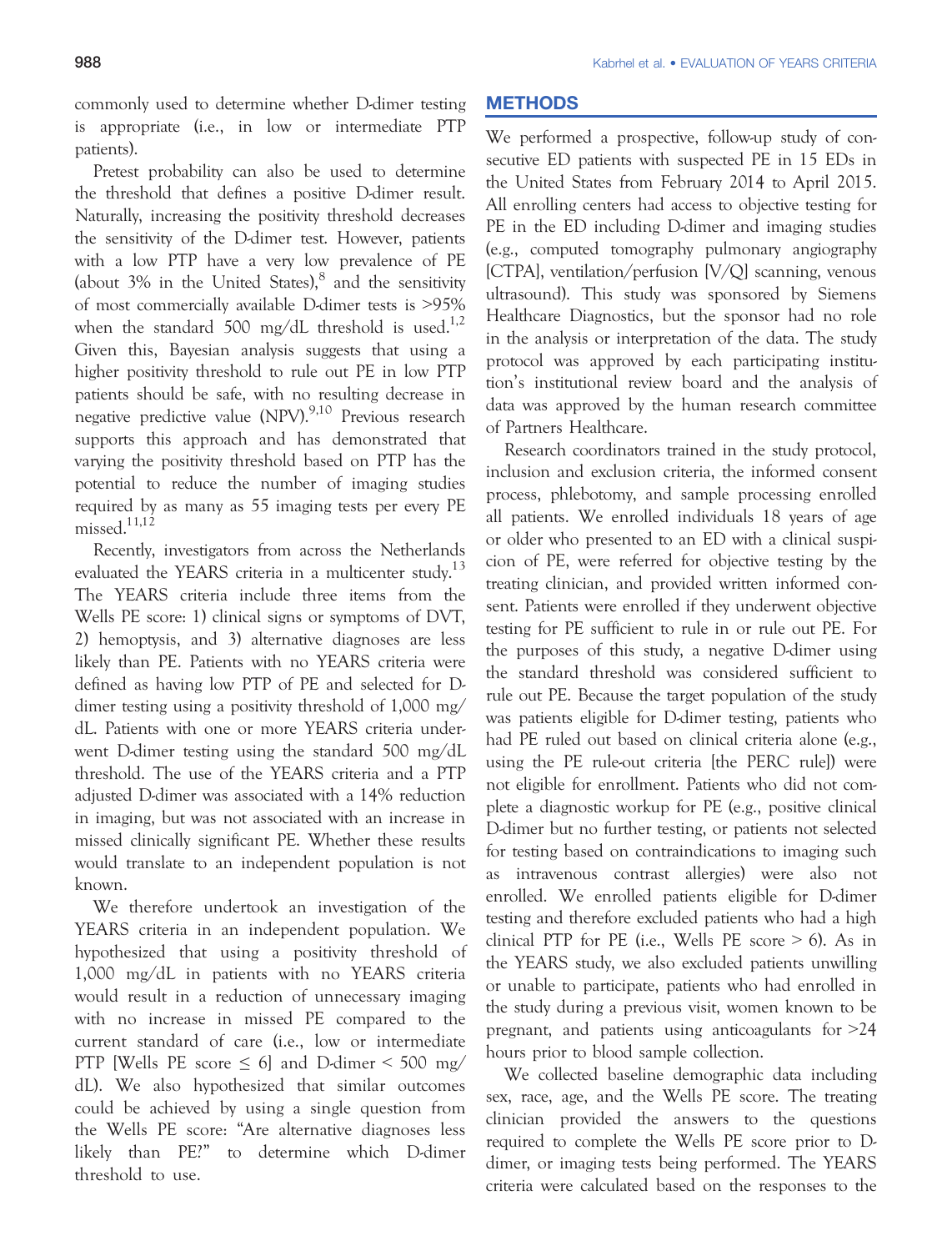Wells PE score questions: "Does the patient have clinical signs or symptoms of DVT (yes/no)?" "Does the patient have hemoptysis (yes/no)?" "Are alternative diagnoses less likely than PE (yes/no)?" Patients with a "yes" answer to any of the above questions were considered positive by YEARS criteria.

We collected blood samples from all enrolled patients for D-dimer testing. The D-dimer concentration was measured by INNOVANCE D-dimer (Siemens Healthcare Diagnostics) CS-5100 system. In accordance with the published YEARS study protocol, for our analysis we doubled the standard threshold (i.e., the manufacturer's recommended threshold for the INNOVANCE D-dimer) to 1,000 mg/dL for patients with no YEARS criteria, but used a threshold of 500 mg/dL for those with any positive YEARS criteria.

Patients were required to have a standard diagnostic workup for PE, including either a negative Ddimer using the standard (500 mg/dL) threshold, or imaging in the case of a positive D-dimer test. However, the treating clinician could refer a patient with a negative D-dimer for imaging if they felt it was clinically indicated. Patients were considered to have a PE during the index visit if they had a CTPA showing a filling defect in a pulmonary artery or a V/Q scan read as high probability for PE. Patients with a negative D-dimer plus no imaging ordered, and patients with negative imaging tests were considered to have PE ruled out during the index visit. These patients received a follow-up telephone call and review of their medical records 3 months after the index visit. For rare cases where the results of diagnostic testing for PE were equivocal or unclear, the diagnosis or exclusion of PE was adjudicated by a panel of three study investigators, blinded to Ddimer result. Those reporting a physician diagnosed DVT or PE during the 3-month follow-up period were considered to have PE for the purposes of analysis. Patients who did not respond to five follow-up phone calls were considered lost to follow-up. However, for the purposes of our primary analysis, these subjects were considered not to have clinically significant PE or DVT so long as they had a negative criterion standard evaluation during their index visit.<sup>14</sup>

Our main analysis included all diagnosed PE as our primary outcome. However, because studies suggest high false-positive imaging rates among patients with isolated subsegmental PE on CTPA, we performed a prespecified sensitivity analysis in which we categorized patients whose most proximal PE was isolated to a subsegmental artery as PE-negative.<sup>15,16</sup>

We report demographic data as means with standard deviations (SDs) or frequency with percentages. We calculated the test characteristics with 95% confidence intervals (CI) of the diagnostic approach using the YEARS criteria and using the single Wells PE score question: "Are alternative diagnoses less likely than PE?" We calculated the proportion of patients who would require imaging using a variable D-dimer threshold based on 1) the YEARS criteria and B) the single Wells PE score question and compared this to the proportion of patients who would require imaging using the standard D-dimer threshold using Fisher's exact test. With a total sample size 1,789, and 95% of subjects expected to test negative for PE, we had >90% power to declare noninferiority of NPV using YEARS, with a noninferiority margin of 1% using a one-sided equivalence test and an alpha of 0.05. Data were analyzed using SAS version 9.4 (SAS Institute).

### **RESULTS** <u>results in the second second</u>

We enrolled 1,789 patients tested for PE (Figure 1). No site enrolled more than 14% of the total study population (Figure 2). Among the 1,712 patients with negative index visit evaluations for PE, 381 patients (22%) could not be reached for follow-up. One hundred eighty-four (48%) of these patients had negative



Figure 1. Enrolled patients.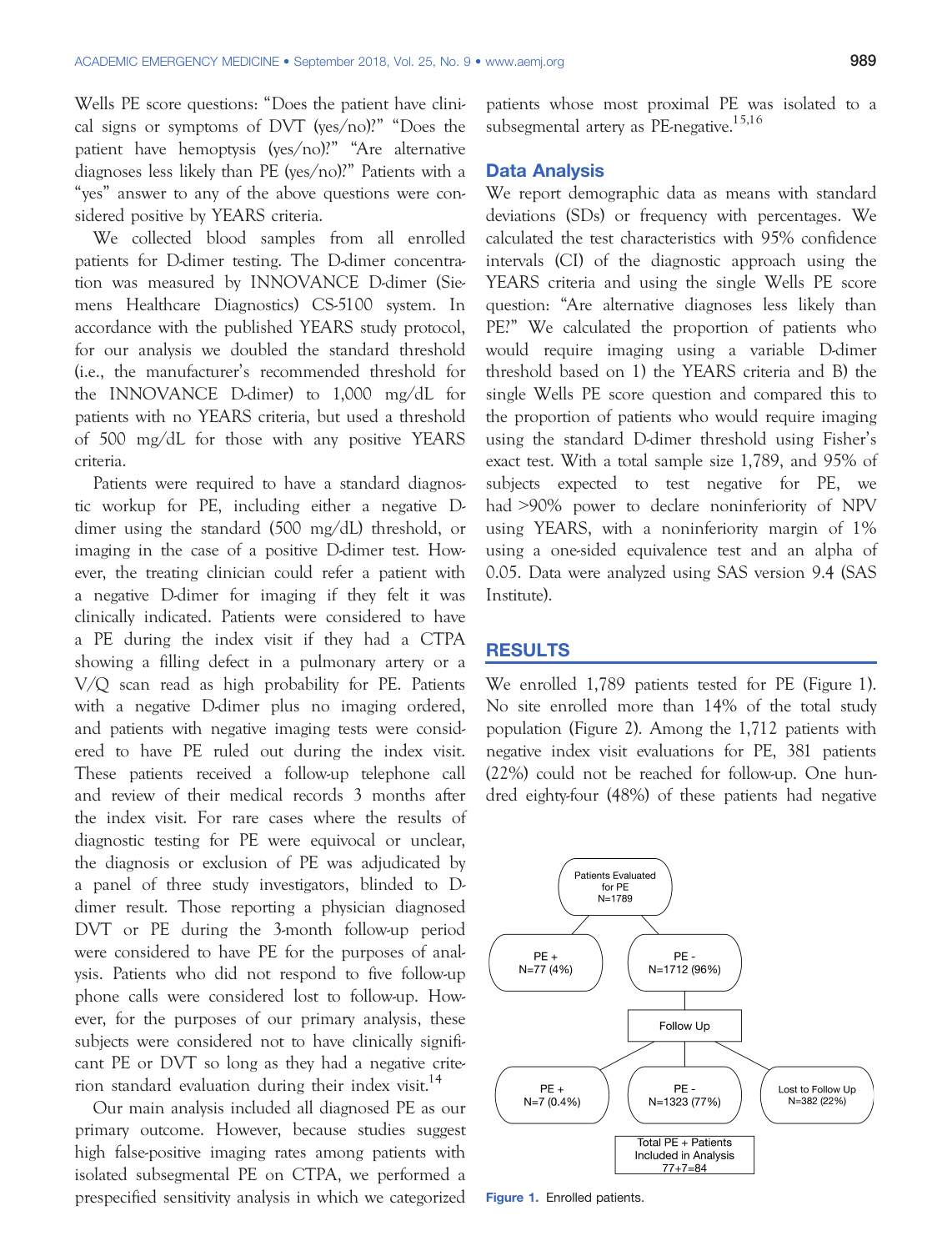

Figure 2. Percentages of patients enrolled by site.

imaging studies during their index visit. Patients who could not be reached for follow-up had similar baseline characteristics to those who completed follow-up including mean ( $\pm$ SD) age 45 ( $\pm$ 15) years, female sex (220), 58% white race (191), 50% Wells score (239 [63%] low, 142 [37%] intermediate). Seventy-seven (4%) patients had a PE diagnosis on their index ED visit and seven patients (0.3% of the total, 0.4% of patients with negative index visits, and 0.5% of patients with complete follow-up) were diagnosed with PE during follow-up. The mean  $(\pm SD)$  age of enrolled patients was 48 ( $\pm 16$ ) years, 1,134 (63%) were female, and 1,038 (58%) were white race. Demographics and data describing PE risk criteria are provided in Table 1.

Using the Wells criteria, 1,152 (64%) had a score  $\leq$  2 points (low PTP) and 637 (36%) had a score of 2 to 6 points (intermediate PTP). A total of 940 (53%) patients had a low or intermediate PTP (Wells PE score  $\leq 6$ ) and a negative D-dimer using the standard threshold (<500 mg/dL) and would not be referred for imaging (Table 2). Among these patients, two  $(0.2\%$ , or  $2/1789 = 0.1\%$  of total enrolled patients) were diagnosed with PE: one based on CTPA performed during the index visit and one on follow-up. One PE "missed" during initial evaluation was isolated to the subsegmental pulmonary arteries. The test characteristics for the standard approach are presented in Table 3.

The YEARS criteria were negative in 1,235 of 1,789 (69%) and positive in 554 of 1,789 (31%) patients. Of patients with positive YEARS criteria, 142 (26%) had clinical signs or symptoms of DVT, 49 (9%) had hemoptysis, and 403 (73%) had alternative diagnoses less likely than PE.

A total of 982 (55%) would have had a negative initial evaluation for PE based on a negative YEARS criteria and a D-dimer  $\leq 1,000$  mg/dL and 222 (12%) would have had a negative initial evaluation for PE based on a positive YEARS criteria and a Ddimer < 500 mg/dL. Thus, adjusting the D-dimer based on the YEARS criteria,  $1,204$  (67%, 95% CI = 65%–69%) would not be referred for imaging (Table 2). Among patients who would not have been referred for imaging, 6 of 1,204  $(0.5\%, 95\% \text{ CI} =$ 0.18%–1.1%) were diagnosed with PE: 5 of 1,204 (0.4%, 95% CI = 0.13%–0.96%) based on CTPA performed during the index visit and 1 of 1,204  $(0.1\%, 95\% \text{ CI} = 0.02\% - 0.46\%)$  on follow-up. Two of the PE missed during initial evaluation were isolated to the subsegmental arteries. The test characteristics for the YEARS criteria adjusted D-dimer are presented in Table 3.

There were 403 (23%) subjects for whom the clinician stated that alternative diagnoses were less likely than PE. When we adjusted the D-dimer based on the single question: "Are alternative diagnoses less likely than PE?" 1,083 of 1,789 (61%, 95% CI = 58%– 63%) would have had a negative initial evaluation for PE based on a negative alternative diagnosis and a Ddimer < 1,000 mg/dL and 154 of 1,789 (9%, 95%  $CI = 7\% - 10\%$  would had a negative initial evaluation for PE based on positive alternative diagnosis and a D-dimer < 500 mg/dL. Thus, adjusting the D-dimer threshold based on the alternative diagnosis question alone, 1,237 of 1,833 (67%, 95% CI = 65%–70%)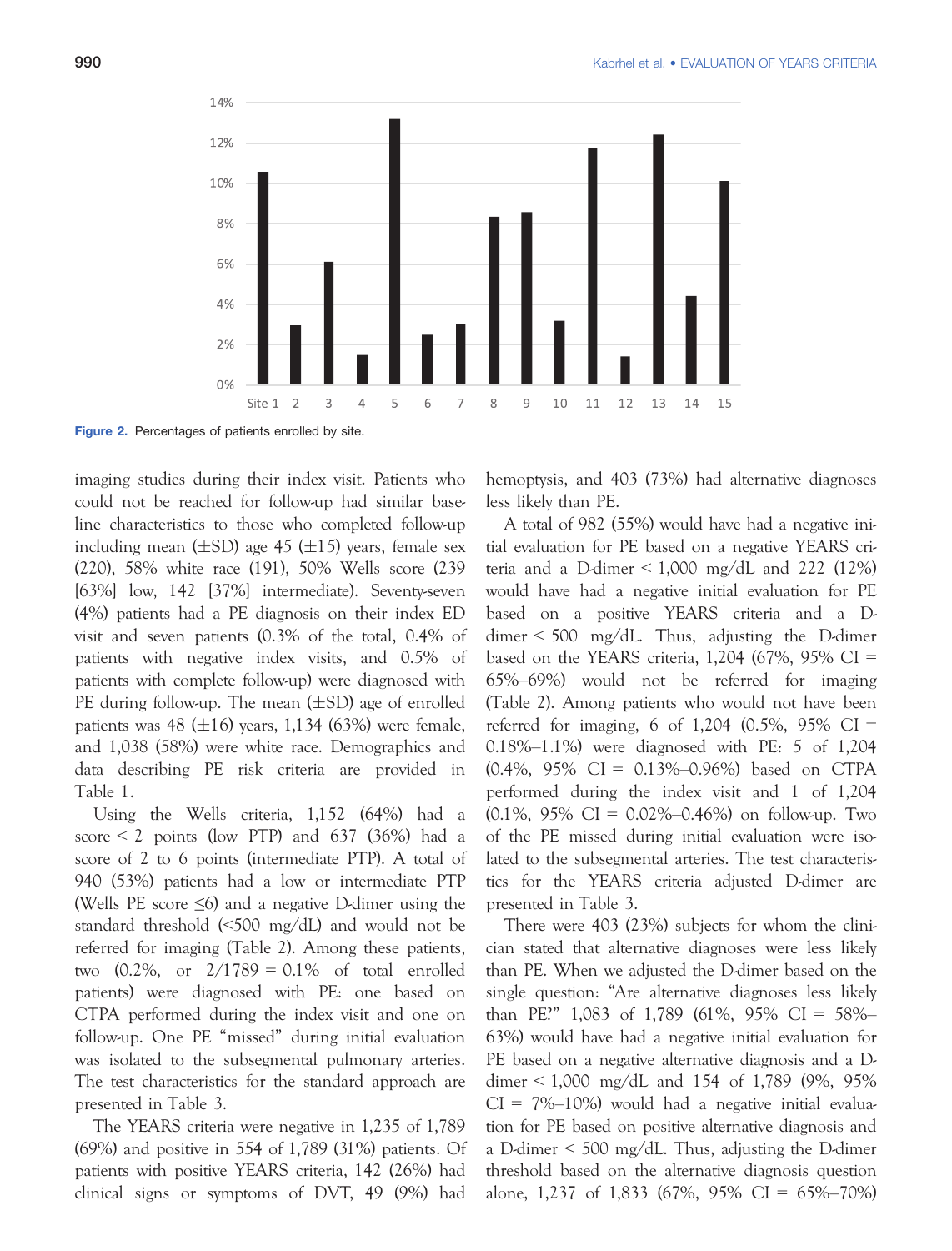| Table 1                                     |  |
|---------------------------------------------|--|
| <b>Characteristics of Enrolled Subjects</b> |  |

|                                               | Enrolled<br>Patients<br>$(N = 1,789)$ |            |
|-----------------------------------------------|---------------------------------------|------------|
| Age (years)                                   | 48                                    | $(\pm 16)$ |
| Female sex                                    | 1,134                                 | (63)       |
| Race                                          |                                       |            |
| White                                         | 1,038                                 | (58)       |
| <b>Black</b>                                  | 551                                   | (31)       |
| Hispanic                                      | 145                                   | (8)        |
| Asian                                         | 18                                    | (1)        |
| Other                                         | 37                                    | (2)        |
| <b>YEARS</b> criteria                         |                                       |            |
| Clinical signs or symptoms of DVT             | 142                                   | (8)        |
| Hemoptysis                                    | 49                                    | (3)        |
| Alternative diagnoses are less likely than PE | 403                                   | (23)       |
| Other Wells PE score factors                  |                                       |            |
| Immobilization                                | 180                                   | (10)       |
| History of previous PE/DVT                    | 166                                   | (9)        |
| Malignancy                                    | 129                                   | (7)        |
| $HR > 100$ beats/min                          | 514                                   | (29)       |
| Imaging performed                             |                                       |            |
| <b>CTPA</b>                                   | 813                                   | (45)       |
| V/Q scan                                      | 158                                   | (9)        |
| Wells score                                   |                                       |            |
| Low risk                                      | 1,152                                 | (64)       |
| Intermediate risk                             | 637                                   | (36)       |

Data are reported as  $n$  (%) or mean ( $\pm$ SD).

 $CTPA = computed tomography$  pulmonary angiography;  $V/Q =$ ventilation/perfusion.

would not be referred for imaging (Table 2). Among these patients, six of 1,237 (0.4%, 95% CI =  $0.17\%$ -1.05%) were diagnosed with PE: five of 1,237 (0.4%, 95% CI = 0.13%–0.94%) based on CTPA performed during the index visit and one of 1,237 (0.1%, 95%  $CI = 0.02\% - 0.45\%$  on follow-up. Two of the PE missed during initial evaluation were isolated to the subsegmental arteries. The test characteristics for the alternative diagnosis-adjusted D-dimer approach are presented in Table 3 and are similar to those of the YEARS approach.

When we performed our prespecified sensitivity analysis categorizing patients with isolated subsegmental PE as PE-negative, results were essentially unchanged. There were still two patients with diagnosed PE who would not have had imaging recommended by Wells score and six patients who would not have had imaging recommended by either YEARS criteria or "Are alternative diagnoses less likely than PE?" Test characteristics were also essentially unchanged.

### <u>Discussion in discussion</u>

We performed a large, multicenter observational study of low- to intermediate-risk patients evaluated for possible PE in the United States and found that adjusting the threshold used to define a positive D-dimer based

#### Table 2

Patients Who Would Require Imaging and in Whom PE Would Be Diagnosed According to Three Diagnostic Strategies ( $N = 1,789$ )

|                                                                             | Imaging<br>Recommended                      | Imaging Not<br>Recommended               | <b>PE</b> Diagnosed                                                           | "Missed" PE*                                                                                                                        |
|-----------------------------------------------------------------------------|---------------------------------------------|------------------------------------------|-------------------------------------------------------------------------------|-------------------------------------------------------------------------------------------------------------------------------------|
| Wells score $\leq 6$ and<br>D-dimer $>$ 500 <sup><math>\dagger</math></sup> | 849<br>(47%, 95%)<br>$CI = 45\% - 50\%$     | 940<br>(53%, 95%)<br>$CI = 50\% - 55\%$  | 82<br>$(5\%$ [95% CI = 4%-6%] of total)<br>$(98\%$ [95% CI = 92%-99%] of PE+) | $\overline{2}$<br>$(0.2\%$ [95% CI = 0.02%-0.6%] of<br>subjects with no imaging<br>recommended<br>$(2\%$ [95% CI = 0.3%-8%] of PE+) |
| YEARS criteria and<br>variable D-dimer                                      | 585<br>$(33\%, 95\%)$<br>$CI = 31\% - 35\%$ | 1204<br>(67%, 95%)<br>$CI = 65\% - 70\%$ | 78<br>$(4\%$ [95% CI = 3%-5%] of total)<br>(93%, 95% CI [85%-97%] of PE+)     | 6<br>$(0.5\%$ [95% CI = 0.2%-1.1%]<br>of subjects with no imaging<br>recommended<br>$(7\%$ [95% CI = 3%-15%] of PE+)                |
| Alternative diagnosis<br>less likely than<br>PE and variable<br>D-dimer     | 552<br>$(31\%, 95\%)$<br>$CI = 29\% - 33\%$ | 1,237 (69%, 95%<br>CI 67%-71%)           | 78<br>$(4\%$ [95% CI = 3%-5%] of total)<br>(93% [95% CI 85%-97% of PE+)       | 6<br>$(0.5\%$ [95% CI = 0.2%-1.1%] of<br>subjects with no imaging<br>recommended)<br>$(7\%$ [95% CI = 3%-15%] of PE+)               |

Difference in percentage of patients for whom imaging would be recommended was statistically significant (based on  $\alpha$  = 0.05) for both YEARS (p < 0.0001 for 47% vs. 33%) and "alternative diagnosis less likely than PE" (p < 0.0001 for 47% vs. 31%). Difference between YEARS and "alternative diagnosis less likely than PE" was not statistically significant ( $p = 0.24$  for 33% vs. 31%). Difference in "missed" PE was not statistically significant ( $p = 0.14$  for 2/84 vs. 6/84).

 $PE =$  pulmonary embolism;  $PTP =$  pretest probability.

\*"Missed" PE includes PE diagnosed on imaging during the index visit or diagnosed on follow-up among patients with low/intermediate PTP and negative D-dimer. This includes imaging performed by the clinician during the index visit despite a negative D-dimer based on the standard < 500 mg/dL threshold.

 $\dagger$ Limited to enrolled patients who, by study enrollment criteria, had Wells score  $\leq$  6.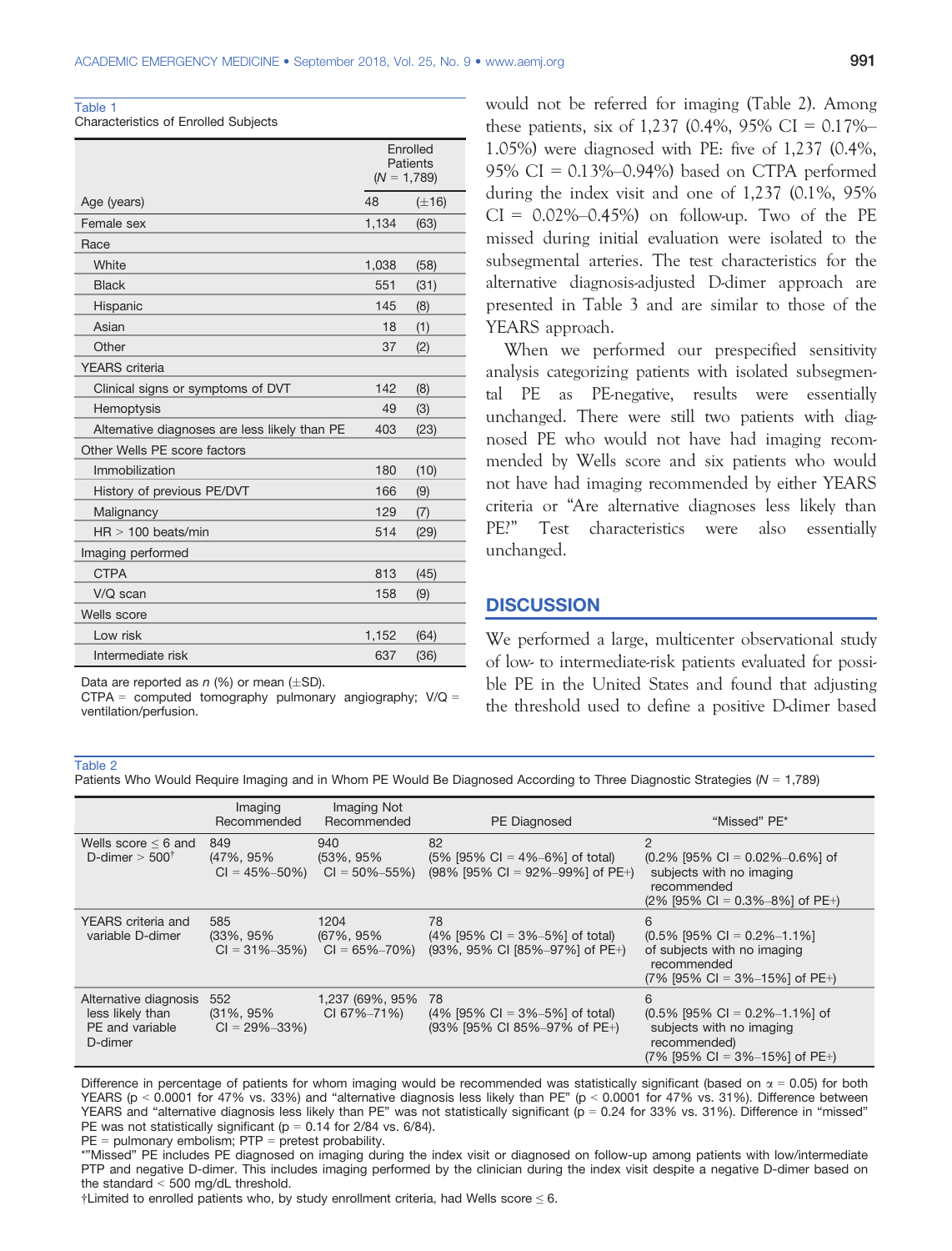#### Table 3

| Test Characteristics of the D-dimer Using the YEARS Criteria, Standard Threshold, and "Alternative Diagnosis Less Likely than PE" |  |  |  |
|-----------------------------------------------------------------------------------------------------------------------------------|--|--|--|
| $(N = 1,789)$                                                                                                                     |  |  |  |

|                                          | Sensitivity (95% CI) | Specificity (95% CI) | <b>NPV (95% CI)</b> | <b>PPV (95% CI)</b> | Negative Likelihood<br>Ratio (95% CI) |
|------------------------------------------|----------------------|----------------------|---------------------|---------------------|---------------------------------------|
| Wells score $\leq 6$ and D-dimer $> 500$ | 97.6%                | $55.0\%$             | 99.8%               | $9.7\%$             | 0.04                                  |
|                                          | $(91.7\% - 99.7\%)$  | $(52.6\% - 57.4\%)$  | $(99.2\% - 100\%)$  | $(7.8\% - 11.8\%)$  | $(0.01 - 0.17)$                       |
| YEARS criteria and variable D-dimer      | 92.9%                | 70.3%                | 99.5%               | 13.3%               | 0.10                                  |
|                                          | $(85.1\% - 97.3\%)$  | $(68.0\% - 72.4\%)$  | $(98.9\% - 99.8\%)$ | $(10.7\% - 16.4\%)$ | $(0.05 - 0.22)$                       |
| Alternative diagnosis less               | 92.9%                | 72.2%                | 99.5%               | 14.1%               | 0.10                                  |
| likely than PE and variable D-dimer      | $(85.1\% - 97.3\%)$  | $(70.0\% - 74.3\%)$  | $(98.9\% - 99.8\%)$ | $(11.3\% - 17.3\%)$ | $(0.05 - 0.21)$                       |

 $NPV$  = negative predictive value;  $PE$  = pulmonary embolism;  $PPV$  = positive predictive value.

on PTP using the YEARS criteria could result in a 14% absolute reduction (from 47% to 33%) in imaging compared to the standard approach. This is the same percentage reduction as demonstrated in the original YEARS validation study. In our study, this reduction in imaging would have been associated with 7% (6/84) of PE being missed, compared to 2% (2/ 84) of PE being missed using the standard approach (i.e., Wells PE score  $\leq 6$  and D-dimer  $\leq 500$  mg/dL). While the sensitivity of the combination of a negative YEARS criteria and a negative D-dimer was somewhat lower (93% vs. 98%), the low prevalence of PE among enrolled patients resulted in near 100% NPV (negative likelihood ratios of 0.04–0.10) for all three strategies. Thus, our results indicate that the YEARS criteria are valid in this independent American population.

Our results also suggest that a simpler model, using only one question of the Wells score, resulted in greater reductions in required imaging and the same rate of missed PE. Thus, it may be possible to reduce the use of imaging for PE by adjusting the D-dimer threshold using a simplified approach based on the presence or absence of an alternative diagnosis more likely than PE. However, previous studies have found poor to fair intra-rater reliability in the assessment of alternative diagnoses for PE, so this approach requires further validation.<sup>17,18</sup>

While clinicians undoubtedly vary in what they consider an acceptable proportion of missed PE, previous analyses suggest that approximately 2% of PE may be missed even when criterion standard diagnostic strategies are employed and that below 2% probability of PE, the risk of testing may outweigh the benefits.<sup>19</sup> The results of our study suggest that D-dimer adjustment using the YEARS criteria or "alternative diagnoses are less likely than PE" would result in six of 1,789 (0.3%) patients evaluated for PE having falsenegative evaluations. This is similar to the point

estimate reported in the original YEARS validation study, in which  $0.6\%$  (95% CI = 0.4%–10%) were found to have PE on follow-up.<sup>13</sup>

Notably, the YEARS study was a management study, so patients with a negative YEARS-adjusted Ddimer did not undergo imaging. False-negative ED evaluations were therefore only detected if a patient underwent diagnostic testing sometime after ED discharge. In contrast, in our study, most of the "falsenegative" YEARS-adjusted evaluations were the result of imaging performed in the ED. Only one (0.1%) PE was detected on follow-up after a negative YEARSadjusted D-dimer, a rate similar to that of the YEARS study.

Reducing imaging for PE has several potential benefits, to both patients and the healthcare system. CTPA exposes patients to ionizing radiation, with an associated increase in the risk of incident cancer, especially among younger patients and women.<sup>20</sup> There are also risks associated with the use of intravenous contrast.<sup>21</sup> A small minority of patients will have a life-threatening allergic reaction, and there may be adverse effects on renal function. From a systems and operational standpoint, reducing imaging can reduce cost and length of stay for patients receiving emergency care. In the United States, approximately 1% of the 1.2 million ED visits involve a CTPA.22,23 Thus, a 14% reduction in the need for imaging for PE could have a large impact on the public health and the cost of health care.

There are several reasons that D-dimer adjustment based on alternative diagnosis may perform as well as the YEARS criteria. By far, the alternative diagnoses criterion was the most common reason for the YEARS criteria to be positive (403/554, 73%). Relatively few  $(n = 49, 9\%)$  YEARS-positive patients had hemoptysis, and of those, 12 (24.5%) also met YEARS criteria based on alternative diagnosis criterion. Similarly,  $(n = 142, 25\%)$  YEARS-positive patients met criteria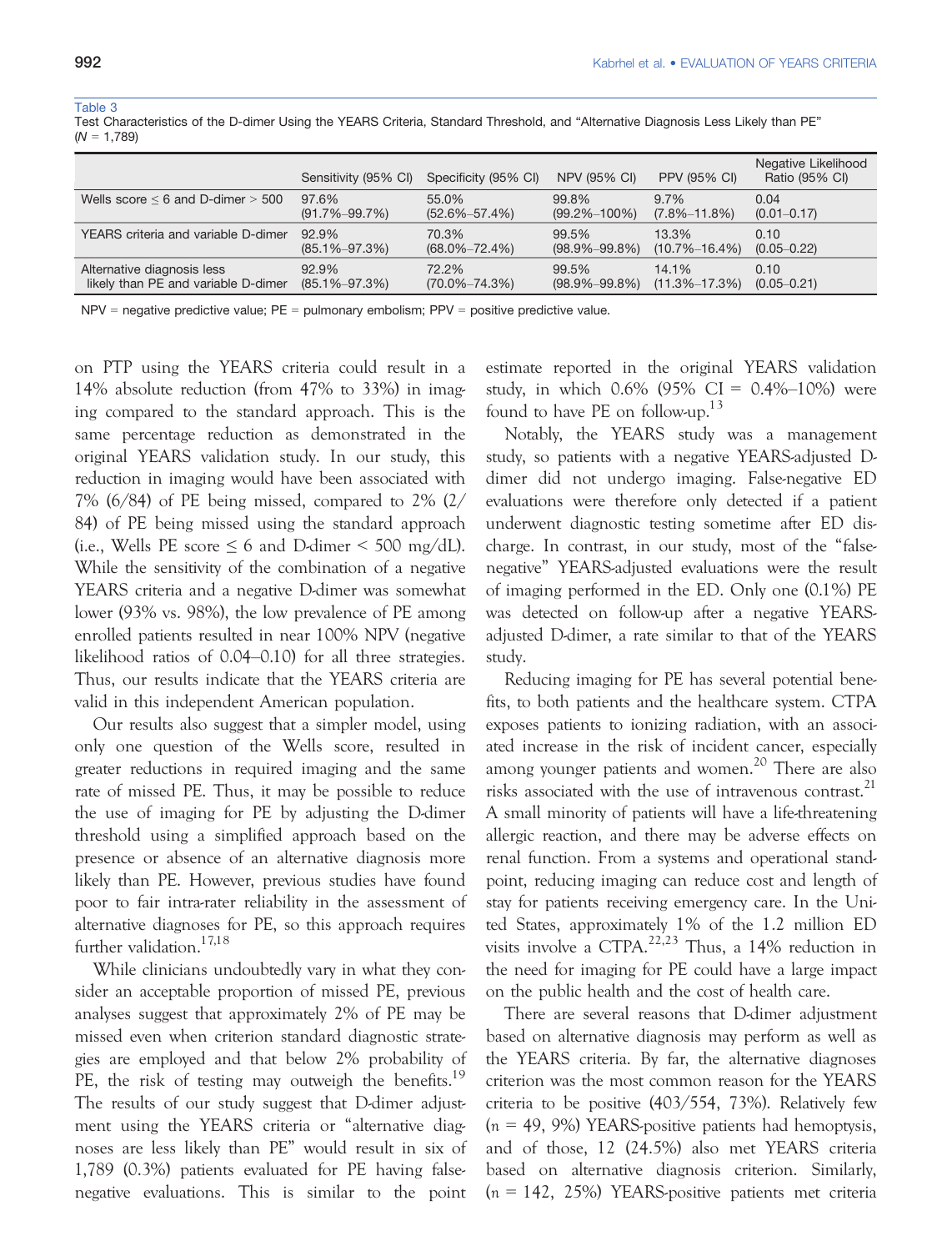due to clinical signs or symptoms of DVT, and of those, 26 (18%) also met criteria based on the alternative diagnosis criterion. Thus, the YEARS criteria are highly dependent on whether an alternative diagnosis is more likely than PE. Second, when presented with a patient who might have PE, concomitant clinical signs/symptoms of DVT (or, to a lesser extent, hemoptysis) are likely to reinforce a clinician's assessment that PE is the most likely diagnosis. In a previous analysis, we found that the six "objective" questions of the Wells PE score were collinear with the "subjective" question about alternative diagnoses, suggesting that clinicians incorporate the data from the objective questions into their more global assessment of PE likelihood.<sup>24</sup>

One strength of our study was the timing of PTP assessment relative to D-dimer testing. We assessed PTP and the Wells PE score prior to the results of Ddimer testing or imaging for PE. In contrast, the report of the YEARS validation study notes that many patients who present to emergency care in the Netherlands have a D-dimer sent prior to being evaluated by a physician.<sup>13</sup> Therefore, the Wells Score/YEARS criteria may have been influenced by the D-dimer result. In fact, knowing the D-dimer result prior to assessing PTP would essentially allow the physician to determine which diagnostic pathway a patient went down. Unfortunately, it is impossible to determine exactly how much influence D-dimer results had on the YEARS criteria, and in particular, the assessment of whether alternative diagnoses were less likely than PE. Therefore, external validation of the YEARS study approach, with blinded PTP assessment, is essential.

### LIMITATIONS

Our study does have some limitations. We used an observational study design, so the diagnostic workup was determined by the clinical team, rather than the study protocol. A management study, in which imaging is solely determined by the YEARS or other criteria may have allowed a more accurate assessment of the effect of PTP-based D-dimer adjustment on the use of imaging. However, in clinical practice, chest imaging with CTPA is often ordered to evaluate more than just PE. Clinicians often use CTPA to make alternative diagnoses, like pneumonia, when PE is also on the differential diagnosis.<sup>22</sup> Thus, it may not be realistic to expect PE imaging to be completely determined by the PTP of PE. In fact, the use of CTPA was performed

against protocol in 40 of 3,465 (1%) of patients enrolled in the YEARS validation study, three of whom had PE. We therefore believe our results are in line with clinical practice. In addition, we only enrolled patients with low or intermediate PTP based on the Wells PE score, so we could not assess the performance of the YEARS criteria in high PTP patients. However, guidelines do not recommend D-dimer testing for high PTP patients, and patients with a Wells score > 6 only represent about 5% of all patients evaluated for PE. We feel that exclusion of these patients is both justified clinically and unlikely to have altered our results. We were unable to contact 21% of patients by phone after their index visit. It is therefore possible that we missed some PE diagnosed during the follow-up period. However, the number of PE diagnoses made during follow-up was small  $(n = 7, 0.5\%)$ of those with follow up). We estimate, based on an assumption that loss to follow-up is independent of subsequent PE diagnosis, that complete follow-up would have resulted in the inclusion of only one additional PE, although the 95% CI for this estimate is between 0 and 4 additional PE. This is unlikely to have influenced our results. Finally, we used the same D-dimer adjustment approach employed by the YEARS study authors, doubling the standard D-dimer threshold for patients with low PTP. For the INNO-VANCE D-dimer we used, the doubled threshold is 1000 mg/dL, but is important to recognize that different D-dimer assays may have different standard thresholds, and accordingly, doubling of the threshold may not result in an increased threshold equal to 1,000 mg/dL. Additionally, it is likely that a more refined approach, perhaps using a continuous upward adjustment of the D-dimer based on PTP, would further improve testing efficiency. This deserves further exploration.

# <u>Concert Concert Conc</u>

In conclusion, we believe that D-dimer adjustment based on pretest probability may result in a 14% reduction in the need for imaging performed to evaluate possible pulmonary embolism, with an increase in "missed pulmonary embolism" from 0.2% (using standard D-dimer cutoff) to 0.5% (using a variable D-dimer cutoff) of those evaluated for pulmonary embolism and no decrease in NPV or negative likelihood ratio in this low-prevalence population. D-dimer adjustment based on the YEARS criteria appear valid